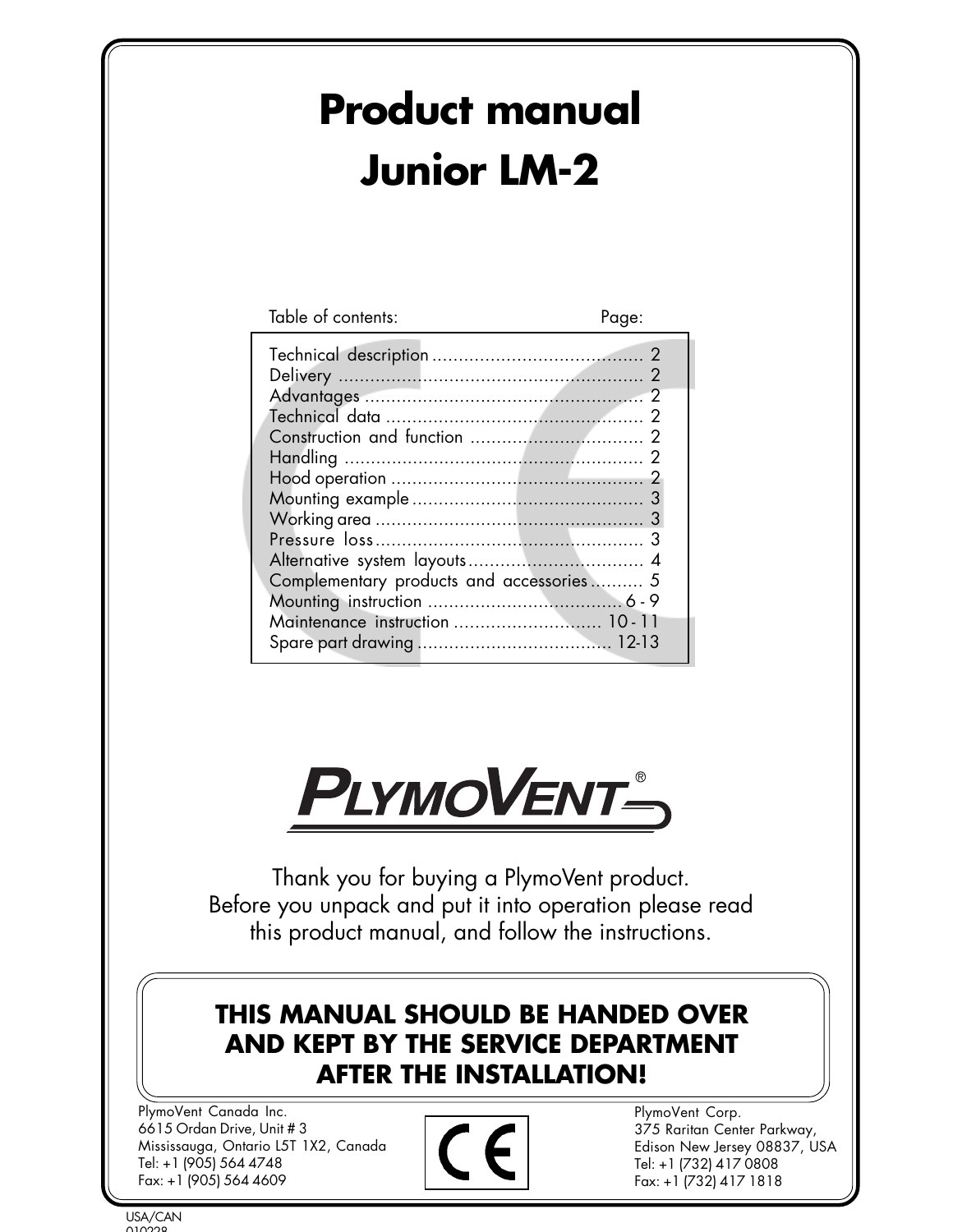

# **TECHNICAL DESCRIPTION**

BSAB no: T0.31 Ser.no: LM/TB Date: Sept-97 Replace: Jan-95

#### **Junior** LM-2

© Copyright 1997: All rights reserved. All information within this printed matter may not be reproduced, handed over, copied, xeroxed or translated into another language in any form or means without written permission from PlymoVent AB. PlymoVent AB reserves the right to make design changes.

# **Junior LM-2**

The PlymoVent Junior, LM-2, is an efficient and versatile fume extractor, especially designed for benchwork. Perfect for schools, small working booths and any area with a low ceiling height. The extraction arm is based on a telescopic tube, allowing it to be extended to give a 2 m, 6,6' working radius and compressed to 1m, 3,3'. The spring-balancing together with the external counter-weight ensures that the hood stays exactly where you position it. The arm is fitted with a spring-balance which enables it to be moved from a vertical to a horizontal position in one easy movement.

The arm can be turned through 300° due to PlymoVent's renow-ned ball-bearing joint. This is fitted together with an adjustable friction brake in the wall mounting bracket. All movement of the arm is controlled from the hood. Extension hoses (FSL-1, SLE-20 or SLE-30) can easily be connected to the arm after releasing the simple catch and removing the hood.

#### **Delivery**

The LM-2 is delivered complete with wall mounting bracket, arm, hose and hood with damper. **Advantages**

- Precise and easy positioning thanks to the counterweight system which balances the hood.
- Spring assisted vertical movement.
- Flexible working radius due to the "telescopic" operation.
- Small and compact. Ideal for confined working areas and low ceiling heights.
- The one and only benchwork extractor.
- Wide coverage can easily be turned through 300°.

# **Technical data**

| Technical agra                   | no: | Prod. Max<br>Lenath | Min.<br>Lenath | Hose<br><b>Diameter</b>                          | <b>Recommended Airflow at</b><br>the Hood in $m^3/h$ cfm                                                                 |
|----------------------------------|-----|---------------------|----------------|--------------------------------------------------|--------------------------------------------------------------------------------------------------------------------------|
|                                  |     |                     |                |                                                  | $\lfloor M_{2} \right  2.0$ m, 6.6' $\lfloor 1.0$ m, 3.3' $\rfloor$ 160 mm, 6.3" 800-1200 m <sup>3</sup> /h, 470-706 cfm |
| <b>Construction and function</b> |     |                     | Handling       | $1.360^\circ$ ring handle for positioning of the |                                                                                                                          |

### **1.** 360° ring handle for positioning of the hood. Can be reached from all sides.

- **2.** Damper control knob.
- **3.** Quick-fit catch for simple exchange of extension hose and hood.
- **4.** Switch for light cartridge (seeaccessories HL-20/24).
- **5.** Switch for manual start/stop of fan or damper (see accessories SA-24, ES-90 or ASE-12).
- **A** Wall mounting bracket with ball-bearings and inlet spigot Ø160 mm, 6,3".
- **B** Counterweight and counterweight tube.
- **C** Arm bracket.
- **D** Tensioned spring.
- **E** Three-part square-section telescopic tube with plastic bushes.
- **F** Joints with friction pads for adjustment of tension.
- **G** Flame-proof double skin flexible hose of PVC coated woven polyamide with internal steel spiral. (Resistant to 85°C when in continous use).
- **H** Universal joint.
- **I** Hood collar with manual shut-off damper.
- **J** Hood constructed from sheet steel, with safety mesh and quick-fit coupling. Hood opening Ø300 mm, 11,8". Large comfortable circular handle Ø300 mm, 11,8".

#### **Hood operation**

The black enamelled ano-dised metal hood can be angled 110° forwards, backwards and to the sides. Large, 360°, ring handle, Ø300 mm, 11,8".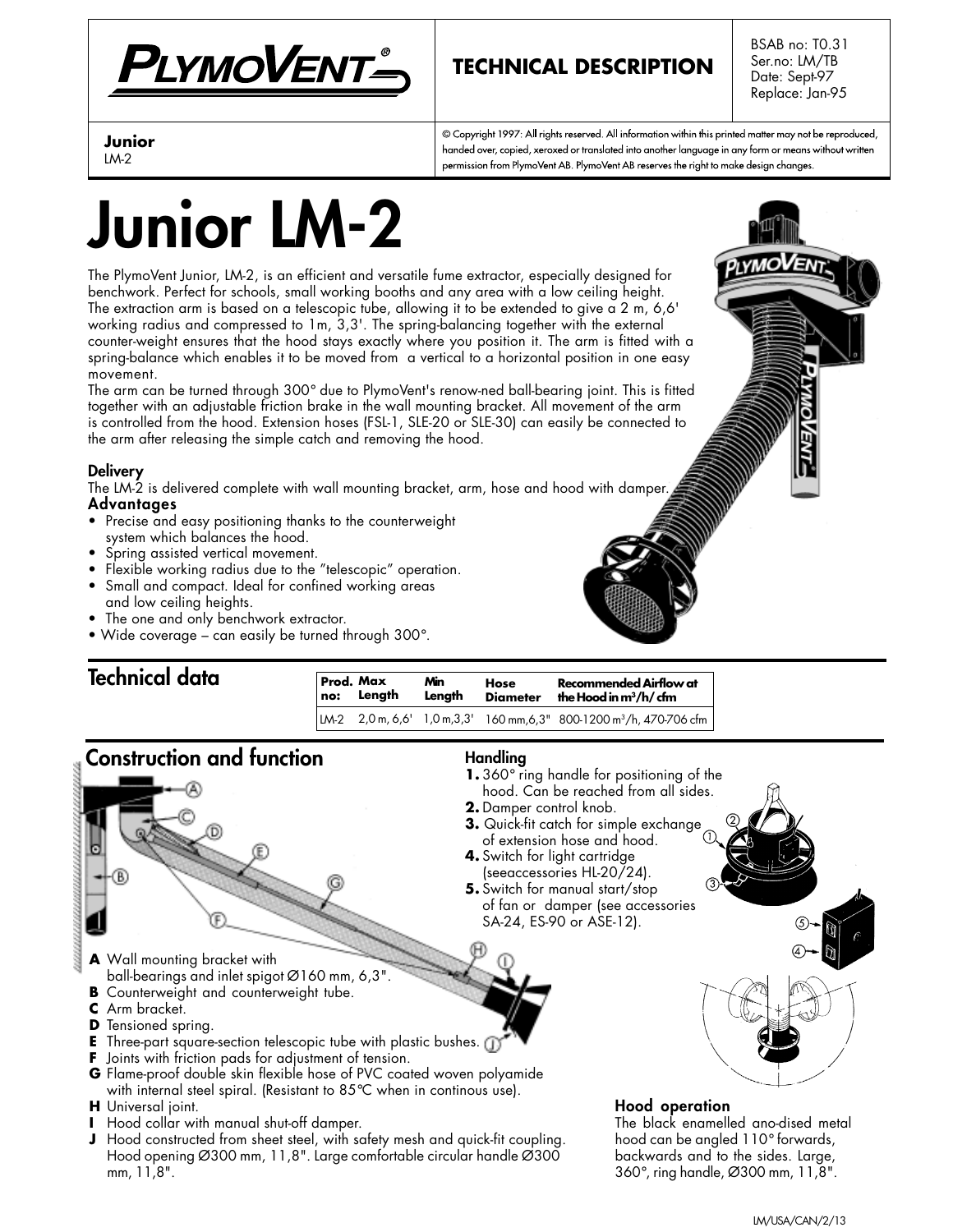# **Mounting Example**



LM/USA/CAN/3/13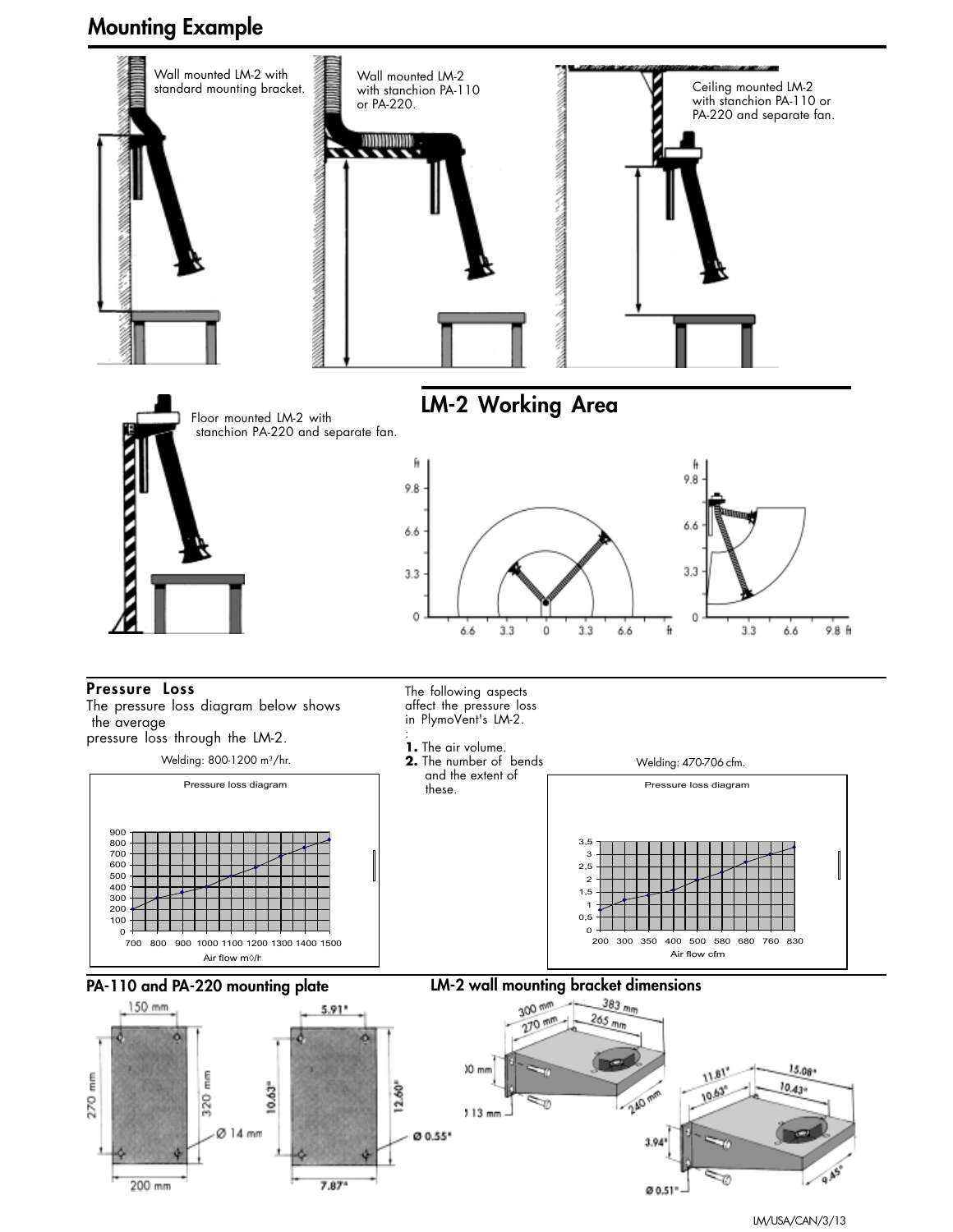# **Alt. 1**

Central system: 3 X LM-2 with one central FS-4700 fan. Recommended fan per no of arms: FS-3000: 2-3 arms. FS-4700: 3-4 arms. FA-6000: 4-5 arms.

#### **Alt. 2**

Central system: 3 X LM-2 fitted with ASE-12 automatic dampers, M-1000 control unit and one central fan. Recommended fan per no. of arms: FS-2100: 2-4 arms. FS-3000: 3-6 arms. FS-4700: 4-8 arms. FA-6000: 4-8 arms.

As every working-place is unique, the above recommendations are only applicable for theoretically calculated examples.





Central system: 3 X LM-2 connected to one electrostatic filter EF type. Recommended filter per no. of arms: EF-2000: 1-2 arms\* EF-3000: 1-3 arms\* EF-5000: 2-5 arms\* When more stations are required the system can be fitted with ASE-12 automatic dampers.

\*For continuous use.

#### **Alt. 4**

Central system: 3 X LM-2 fitted with separate fans and ES-90 energy savers, interlinked to a control unit M-1000 for switching the centralised low pressure fan. **See technical data sheet on energy saver ES-90 for further information.**

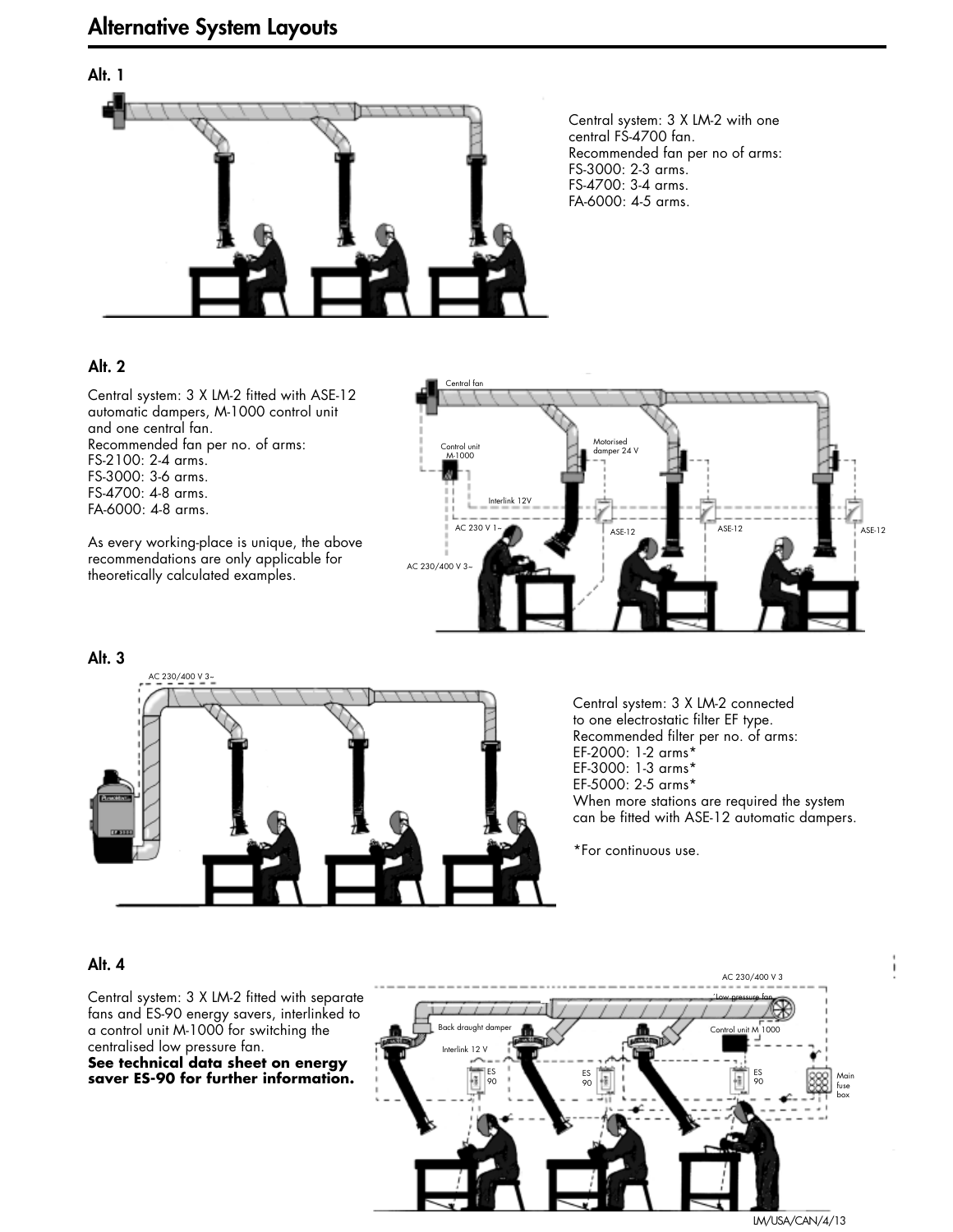# **Complementary Products and Accessories**

#### **Fans FUA**

FUA fans are attached directly to the LM-2 mounting bracket. Available in three sizes with freeblowing air volumes of 825, 1060 and 1300 CFM. A unique anti-spark impeller made from aluminium gives maximum security. For wall- or ceiling mounted, choose "FS"-fan stand models 1300, 1800 or 2100. In a system with more than one extractor, we recommend the wall

mounted FS-3000, 4700 or FA-6000.



**FUA NOTE: ALL FANS MUST BE FITTED WITH RELEVANT MOTOR OVERLOAD (NOT INCLUDED).**

#### **Stanchion**

Accessory for ceiling, floor or wall mounting of LM-2. Length: 3.6 ft. **Prod No: PA-110.** Length: 7.2 ft. **Prod No: PA-220.**



#### **Halogen Lamp Cartridge**

To be fitted in the hood. Consists of 20W/24V halogen lamp, switch assembly and 32.8 ft cable. Must be complemented with transformer TR-24 or starter SA-24. **Prod No. SK-20/24**



#### **Transformer**

115 VAC-24V/sec. Transformer for halogen lamp cartridge HL-20/24. **Prod No. TR-24**



**\* Other voltages are available**

#### **Automatic Damper**

Fully automatic motor driven damper for fitting to Ø 6.30" duct. Adjustable overrun period between 7 seconds and 6 minutes, to capture after-fume. Inductive sensor clamp with 16.4 ft of cable is included as standard. Line supply: 115 thru 460 VAC. Also includes switch assembly (S-100) for manual control from the hood. **Prod No. ASE-12**



#### **\* Other voltages are available**

#### **Energy Saver**

For autom. start/stop of fan. Adjustable overrun period of between 7 sec. - 6 min. Incl. inductive sensor clamp with 16.4 ft of cable. Built-in contactor for up to 5 HP fan must be fitted with relevant fan-motor overload (not included). Line supply: 115 thru 460 VAC. **Prod No. ES-90-005** Incl. 75 VA/24V



transformer. For one arm with light and one fan.

## **\* Other voltages are available**

**Spiral Cable** Extendable up to 3 m. To be used when installing switch assembly for PlymoVent LM-2 and Extractor Cranes "Plymoth®".

**Fan Prod no. Airflow CFM Freeblowing Motor HP/Phase Airflow CFM at the hood of the LM-2** 825 825 1060 1300 1300 2000 2840 3540 FUA-1300 FUA-1301 FUA-1800 FUA-2100 FUA-2101 FS-3000 FS-4700 FA-6000 1/2 HP, 3 phase 1/2 HP, 1 phase 3/4 HP, 3 phase 1 HP, 3 phase 1 HP, 1 phase 1.5 HP, 3 phase 3 HP, 3 phase 7.5 HP, 3 phase 1 LM = 590 1 LM = 590 1 LM = 740  $1$  LM = 825 2 LM = 380 ea  $1$  LM = 825 2 LM = 380 ea 2 LM = 765 ea 3 LM = 500 ea 3 LM = 765 ea 4 LM = 560 ea 4 LM = 765 ea 5 LM = 620 ea

#### **Control Unit**

For automatic start or stop of a central fan up to 5 HP in a system with several extractors. To be used in conjunction with the Energy Saver or Automatic Damper. Line supply: 115 thru 460 VAC.



#### **Prod No. M-1000 \* Other voltages are available**

#### **Starter**

For manual start/stop of the fan up to 5 HP via a **Pouckles** switch in the hood. Complete with switch assembly and 32.8 ft cable. Built-in contactor must be fitted with relevant fan-motor overload (not included). Line supply: 115 thru 460 VAC.

**Prod No. SA-24/75** includes 75 VA/24V transformer for halogen lamp on one workstation.

#### **\* Other voltages are available**

#### **Semi-rigid Extension Hose**

For all extraction arms 6.30" in diameter. Connects with quick-fit coupling. Flexible and adjustable, 4.92 diameter. Length 3.3 ft. **Prod No. FSL-1**



#### **Extension Hose**

Ø 6.30" extension hose with quick-fit coupling for connection to the fume extraction arm. PVC coated woven glassfibre with inner steel spiral support.

Hood with double magnetic foot and handle for easy positioning.

**Prod No. SLE-20**, 6.6 ft in length **Prod No. SLE-30**, 9.8 ft in length



#### **Electrostatic Filters**

Clean the air so efficiently (up to 99.9%) that you may recirculate the already heated air into the workshop. Huge energy savings. Also excellent for filtering oilmist. Are available in sizes up to 2950 CFM.

**For more information, see technical data for oilmist and Electrostatic Filters (EF/EFO).**

**\* Other voltages are available**

**Prod. no: SK-300**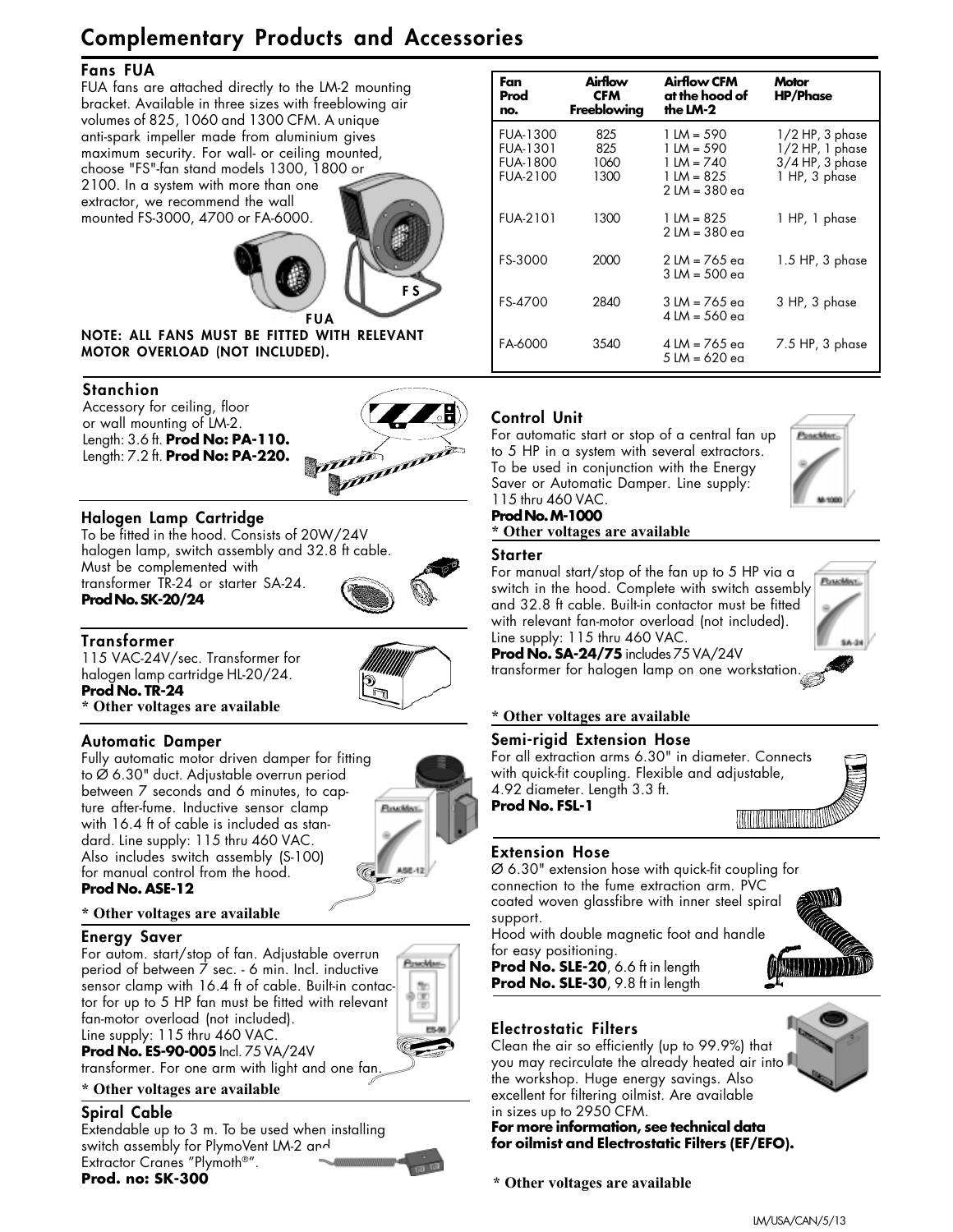

# **MOUNTING INSTRUCTION**

BSAB no: T0.31 Ser.no: LM/MA Date: Sept-97 Replace: Jan-95

#### **JUNIOR** LM-2

© Copyright 1997: All rights reserved. All information within this printed matter may not be reproduced, handed over, copied, xeroxed or translated into another language in any form or means without written permission from PlymoVent AB. PlymoVent AB reserves the right to make design changes.



| Pos no    | <b>DESCRIPTION</b>    |  |  |  |  |  |
|-----------|-----------------------|--|--|--|--|--|
| A         | Wall mounting bracket |  |  |  |  |  |
| B         | Counterweight         |  |  |  |  |  |
| $\subset$ | $IM-2$                |  |  |  |  |  |
| D         | Hood collar           |  |  |  |  |  |
| E         | Hood                  |  |  |  |  |  |
| F         | Spigot                |  |  |  |  |  |
| G         | Fan                   |  |  |  |  |  |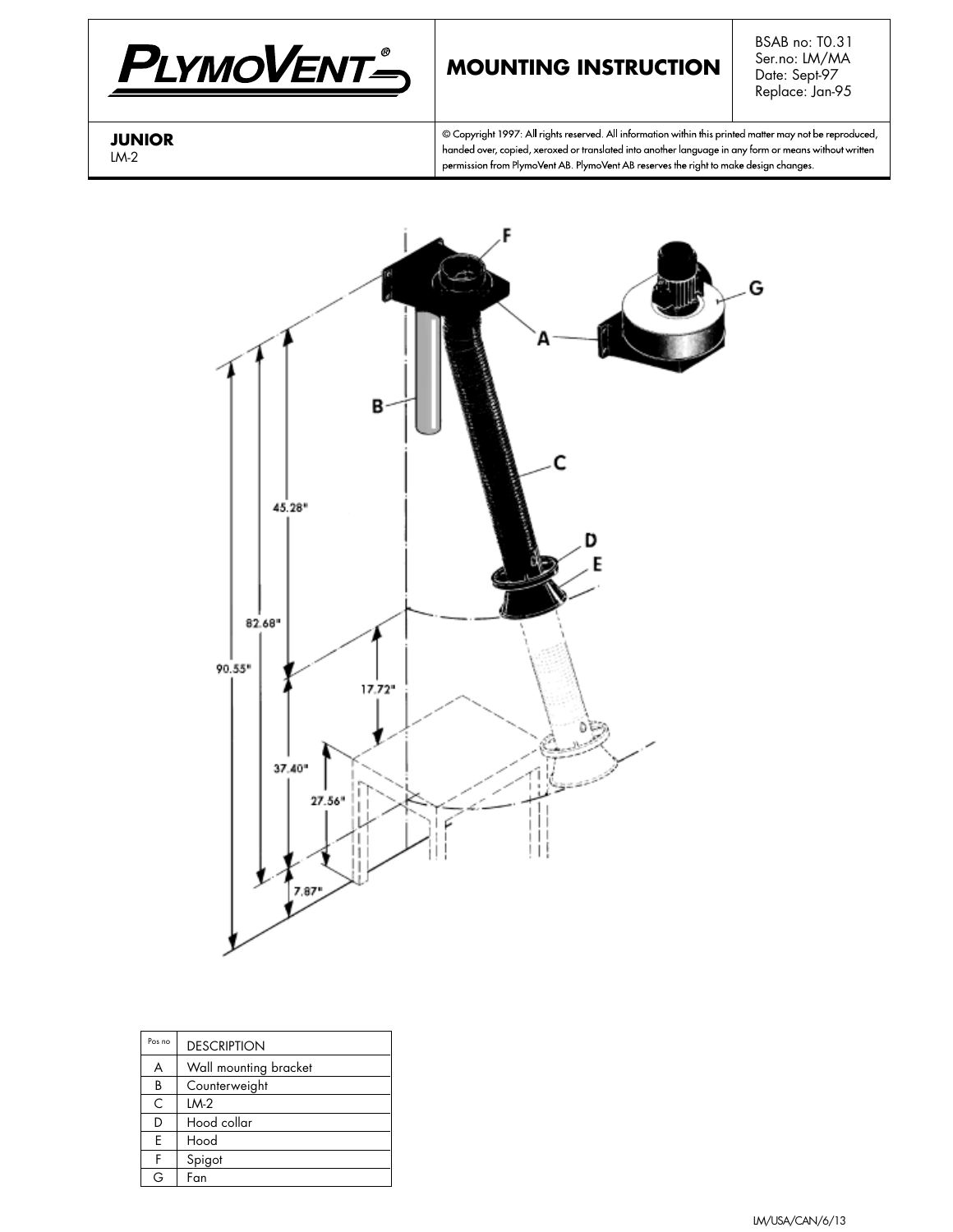# **Mounting instructions**

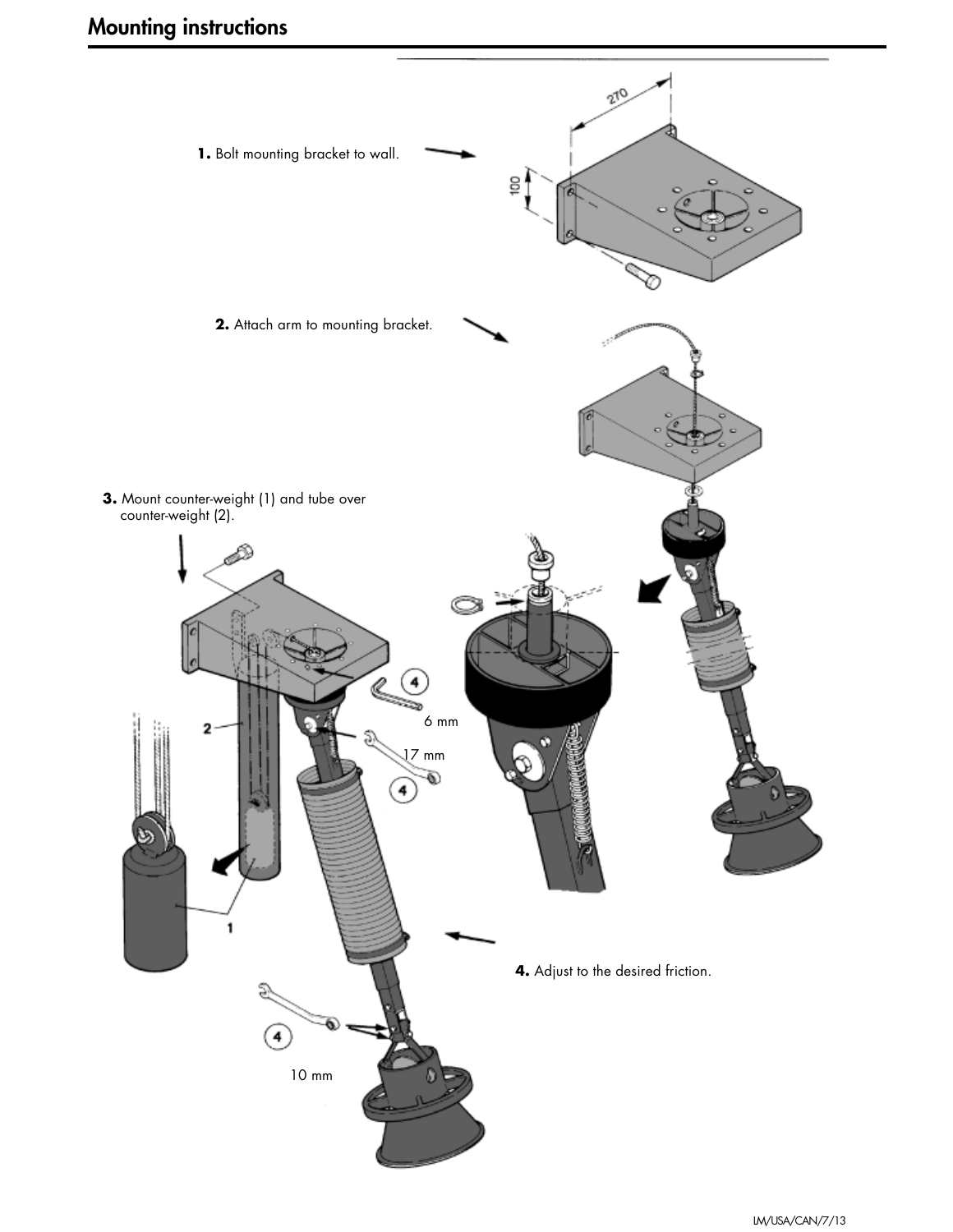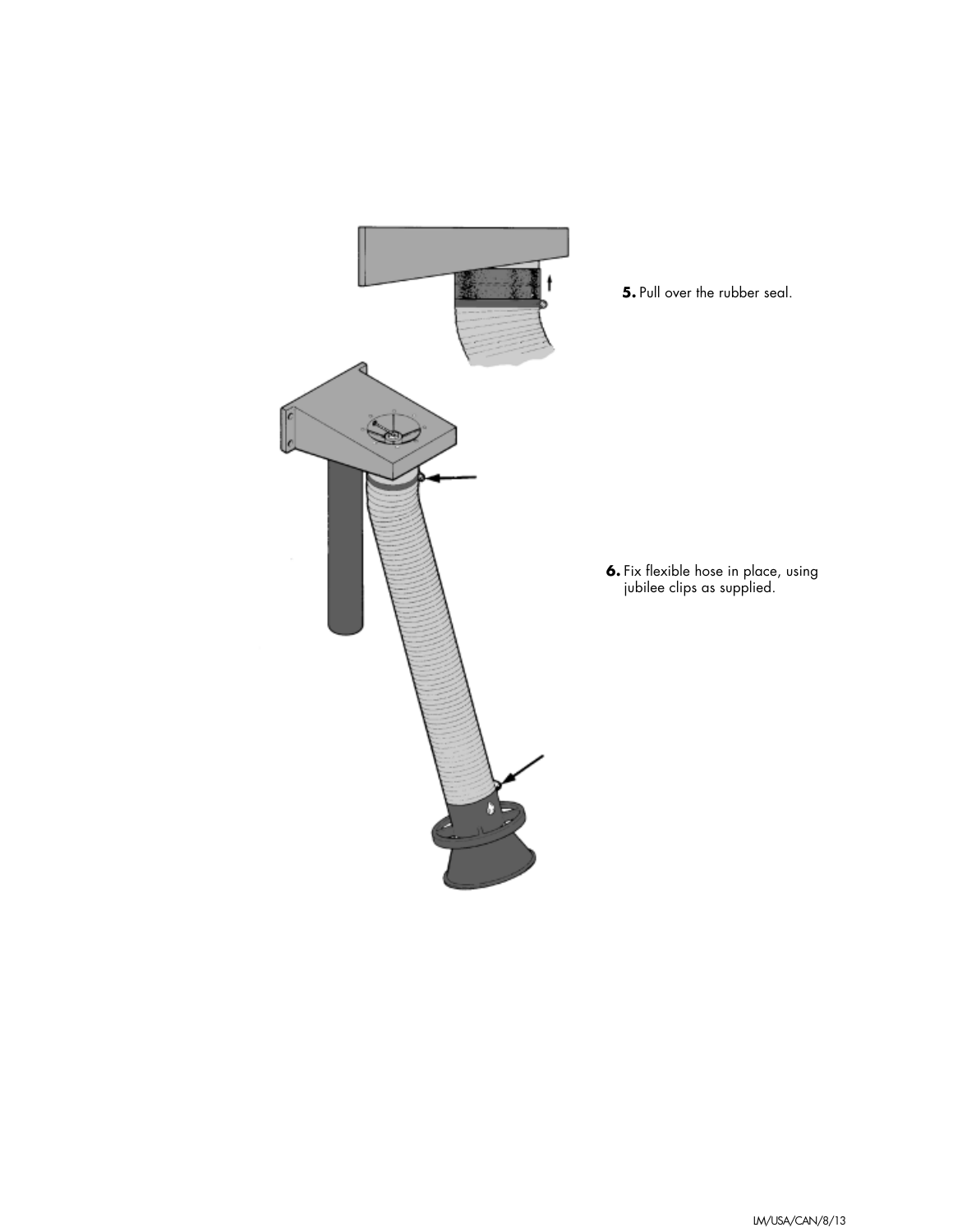

**7.** Mount spigot Ø 160 mm, 6,3".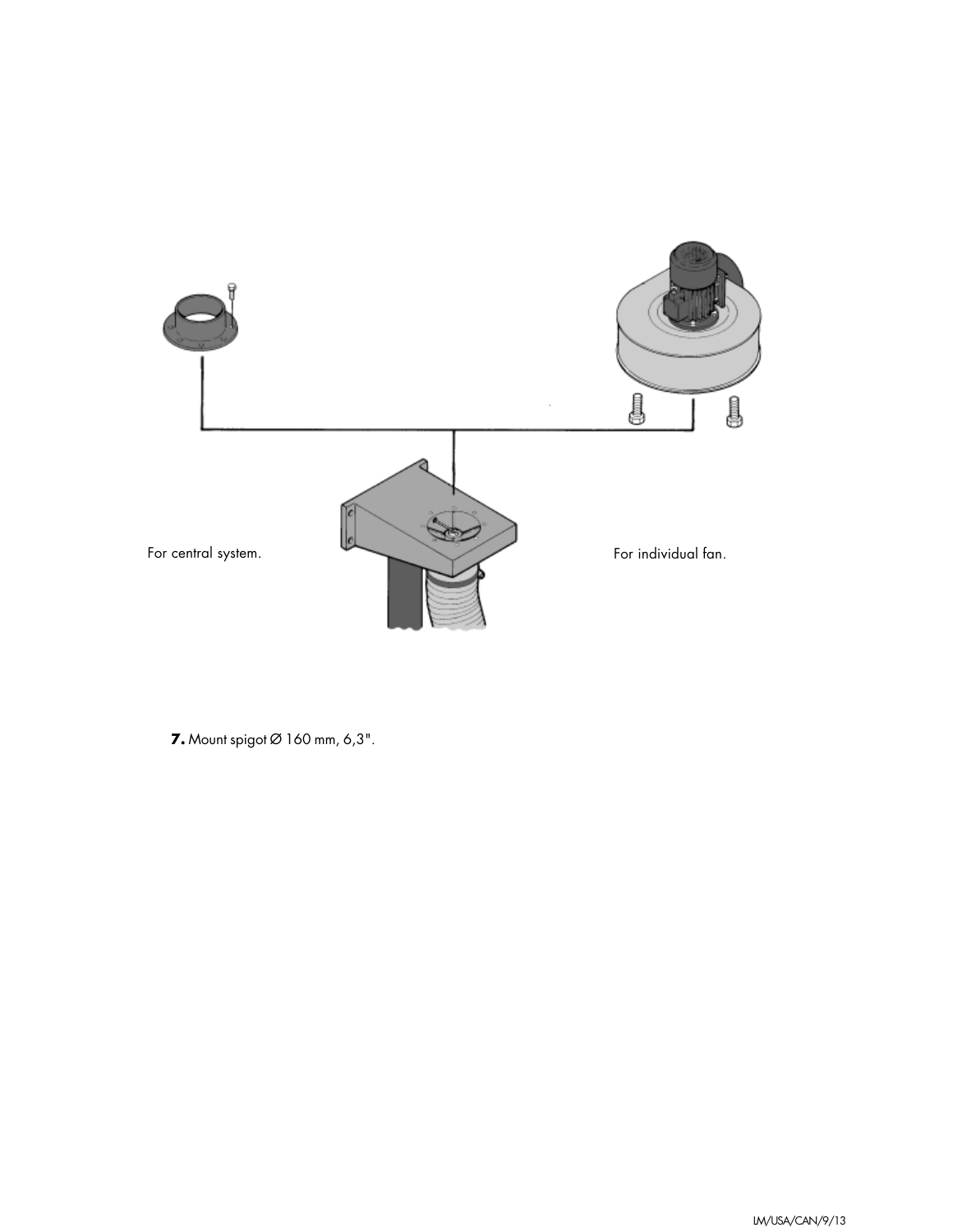

## **MAINTENANCE INSTRUCTION**

BSAB no: T0.31 Ser.no: LM/DS Date: Sept-97 Replace: Jan-95

**JUNIOR** LM-2

© Copyright 1997: All rights reserved. All information within this printed matter may not be reproduced, handed over, copied, xeroxed or translated into another language in any form or means without written permission from PlymoVent AB. PlymoVent AB reserves the right to make design changes.



#### **A. If the arm will not stay in the required position:**

- 1. Loosen the hose at A.
- 2. Pull the extractor out to its full length and angle it horizontally. Loosen the friction brake until the arm drops towards the floor. Tighten until it no longer drops.
- 3. If the arm is difficult to move sideways or moves on its own sideways, then adjustments must be made to the friction collar. This is done by either loosening or tightening the screw. Use an allen key.

#### **B. If the hood will not stay in the required position:**

- 1. Loosen the hose at B.
- 2. Adjust the friction (see picture) until the hood will stay in the exact position.

#### **C. If it is difficult to extend and contract the arm:**

- 1. Check that the telescopic tube is not damaged or dirty. If it is damaged, replace it. If it is dirty, brush it down with a wire brush or abrasive cloth and then wipe it clean with a cloth.
- 2. Check the counterweight wire. If it is damaged replace it, as per the following intructions and diagrams overleaf.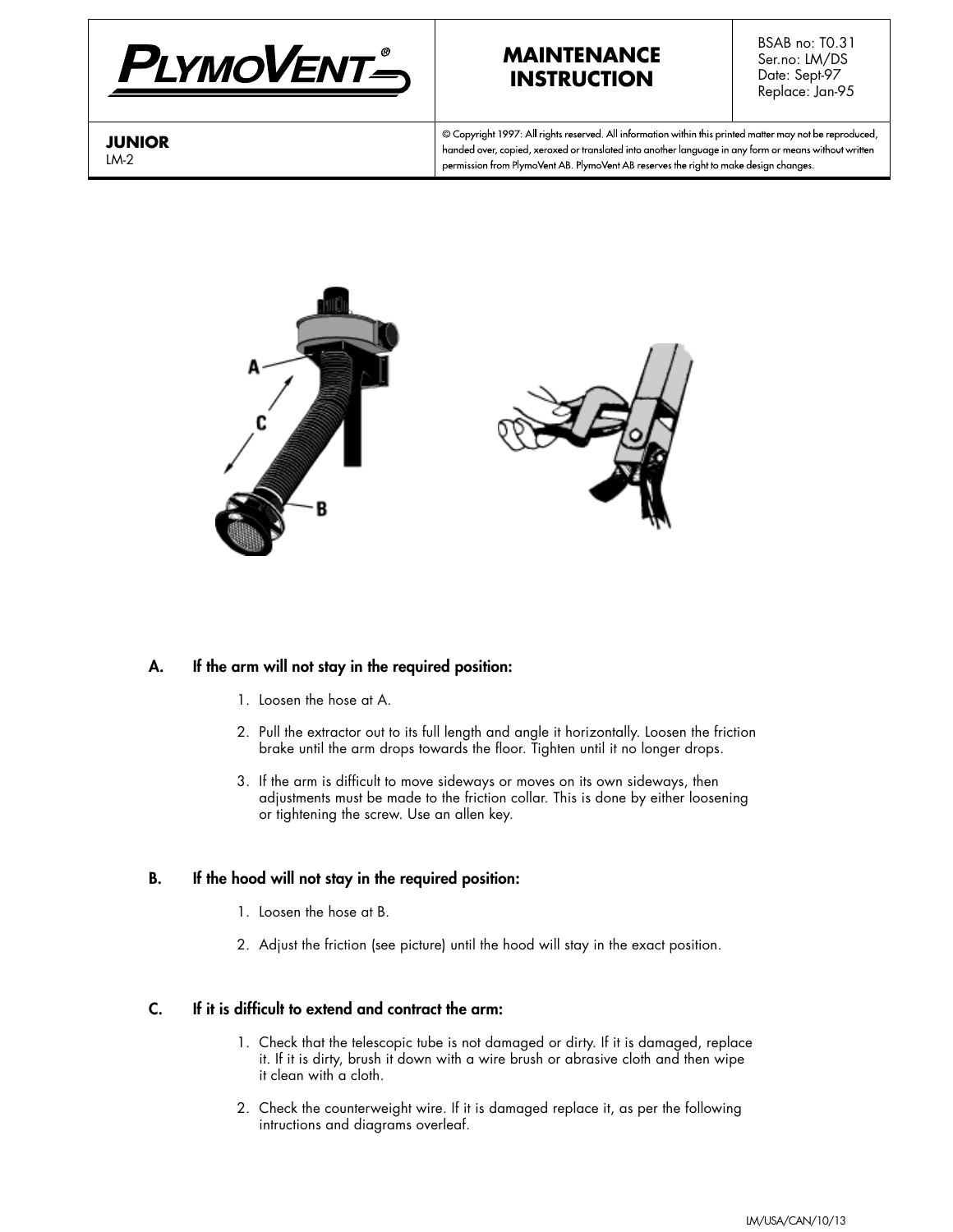- **1.** Unbolt the counterweight tube.
- **2.** Loosen both jubilee clips and push the hose together in the middle of the telescopic tube.
- **3.** Detach the counterweight.
- **4.** Unscrew the bolt holding the hood attachment to the telescopic tube, and remove the hood attachment carefully. Push the telescopic section together until the old wire comes through at the lower end.
- **5.** Put the upper end of the new wire through the eye of the old wire. Pull at the upper end of the old wire until the new wire at the top of the tube. Pull the new wire at the top until the eye at the lower end is in line with the hole for the bolt. Push the hood attachment onto the telescopic tube very carefully and fasten the bolt.
- **6.** Tie the new wire to the counterweight as before.
- **7.** Mount the new wire as shown on picture.
- **8.** Re-position the counterweight tube and the hose.

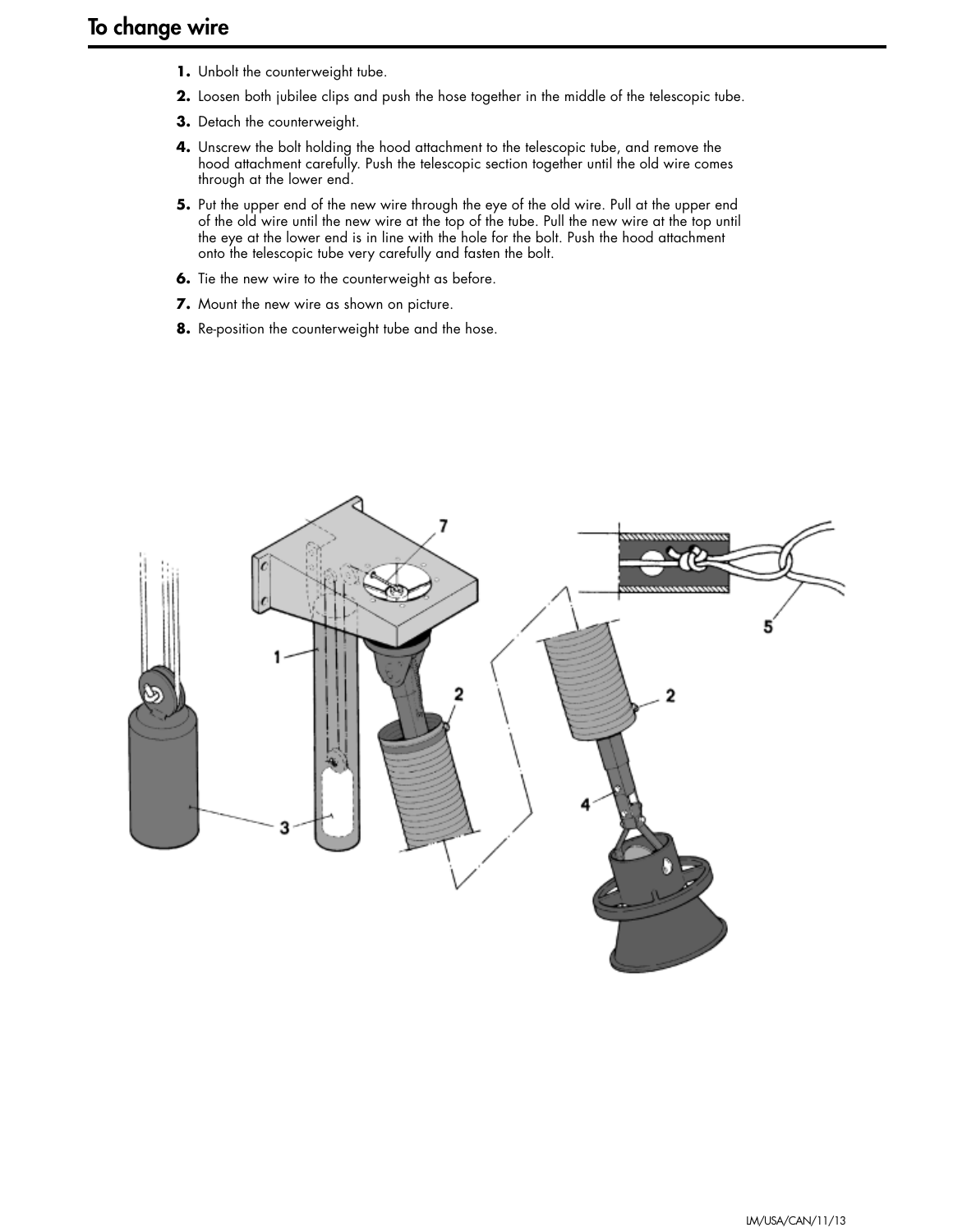

# **SPARE PART DRAWING**

BSAB no: T0.31 Ser.no: LM/RR Date: Sept-97 Replace: Jan-95

**JUNIOR** LM-2

© Copyright 1997: All rights reserved. All information within this printed matter may not be reproduced, handed over, copied, xeroxed or translated into another language in any form or means without written permission from PlymoVent AB. PlymoVent AB reserves the right to make design changes.